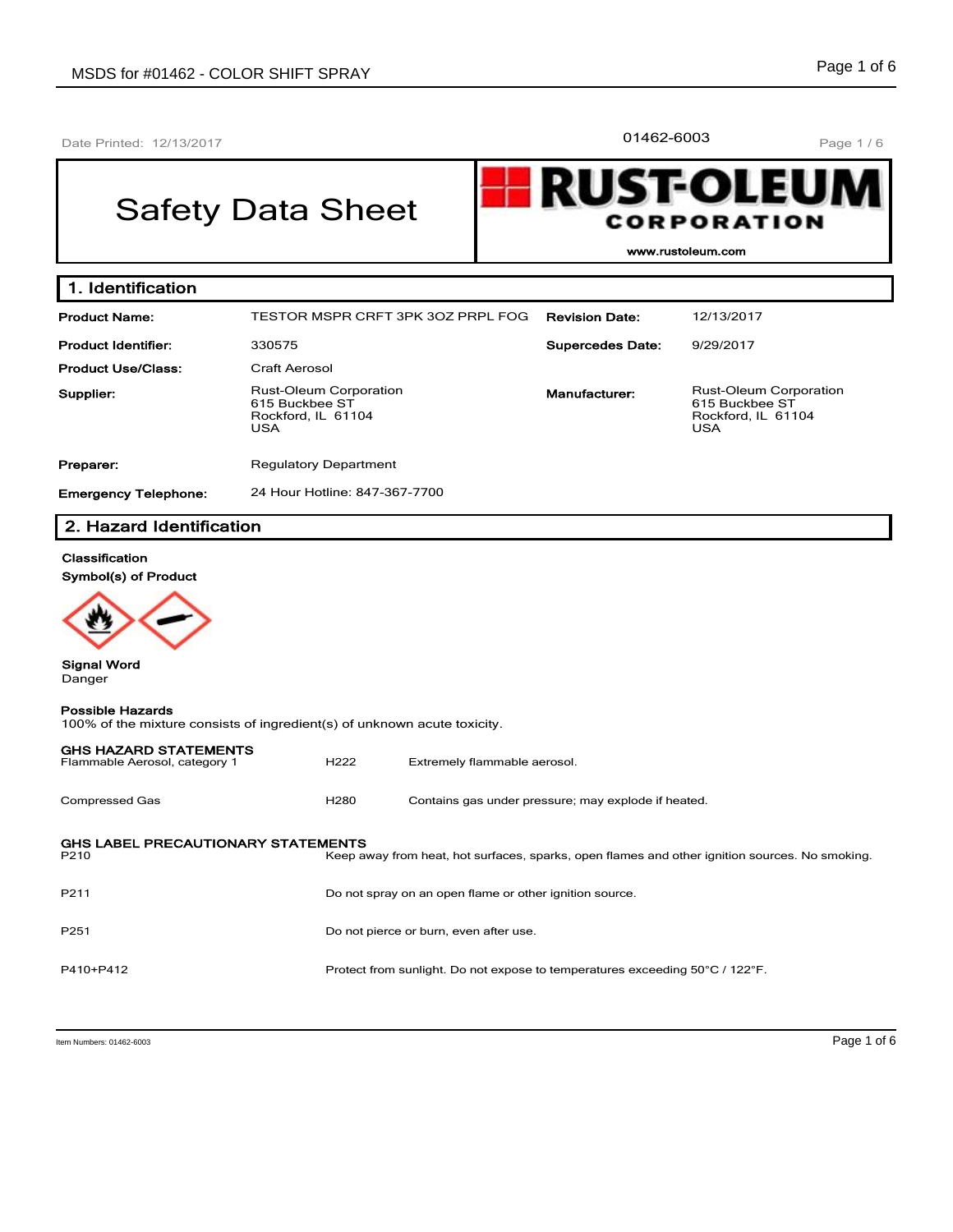P410+P403 Protect from sunlight. Store in a well-ventilated place.

| 3. Composition / Information On Ingredients |                |                      |                    |                       |  |  |  |
|---------------------------------------------|----------------|----------------------|--------------------|-----------------------|--|--|--|
| <b>HAZARDOUS SUBSTANCES</b>                 |                |                      |                    |                       |  |  |  |
| <b>Chemical Name</b>                        | <b>CAS-No.</b> | <b>Wt.%</b><br>Range | <b>GHS Symbols</b> | <b>GHS Statements</b> |  |  |  |
| Propane                                     | 74-98-6        | 50-75                | GHS04              | H <sub>280</sub>      |  |  |  |
| n-Butane                                    | 106-97-8       | 25-50                | GHS04              | H <sub>280</sub>      |  |  |  |

# **4. First-Aid Measures**

**FIRST AID - EYE CONTACT:** Immediately flush eyes with plenty of water for at least 15 minutes holding eyelids open. Get medical attention. Do NOT allow rubbing of eyes or keeping eyes closed.

**FIRST AID - SKIN CONTACT:** Wash skin with soap and water. Remove contaminated clothing. Get medical attention if irritation develops or persists.

**FIRST AID - INHALATION:** Remove to fresh air. If not breathing, give artificial respiration. If breathing is difficult, give oxygen. Get immediate medical attention. Do NOT use mouth-to-mouth resuscitation. If you experience difficulty in breathing, leave the area to obtain fresh air. If continued difficulty is experienced, get medical assistance immediately.

**FIRST AID - INGESTION:** Aspiration hazard: Do not induce vomiting or give anything by mouth because this material can enter the lungs and cause severe lung damage. Get immediate medical attention. If swallowed, get medical attention.

# **5. Fire-Fighting Measures**

**EXTINGUISHING MEDIA:** Alcohol Film Forming Foam, Carbon Dioxide, Dry Chemical, Dry Sand, Water Fog

**UNUSUAL FIRE AND EXPLOSION HAZARDS:** FLASH POINT IS LESS THAN 20°F. EXTREMELY FLAMMABLE LIQUID AND VAPOR!Water spray may be ineffective. Closed containers may explode when exposed to extreme heat due to buildup of steam. Closed containers may explode when exposed to extreme heat. Vapors may form explosive mixtures with air. Vapors can travel to a source of ignition and flash back. Isolate from heat, electrical equipment, sparks and open flame. Perforation of the pressurized container may cause bursting of the can. No unusual fire or explosion hazards noted. Keep containers tightly closed.

**SPECIAL FIREFIGHTING PROCEDURES:** Full protective equipment including self-contained breathing apparatus should be used. Evacuate area and fight fire from a safe distance. Water may be used to cool closed containers to prevent pressure buildup and possible autoignition or explosion. Use water spray to keep fire-exposed containers cool. Containers may explode when heated.

**Special Fire and Explosion Hazard (Combustible Dust):** No Information

## **6. Accidental Release Measures**

**STEPS TO BE TAKEN IF MATERIAL IS RELEASED OR SPILLED:** Contain spilled liquid with sand or earth. DO NOT use combustible materials such as sawdust. Isolate the hazard area and deny entry to unnecessary and unprotected personnel. Remove all sources of ignition, ventilate area and remove with inert absorbent and non-sparking tools. Dispose of according to local, state (provincial) and federal regulations. Do not incinerate closed containers. Ventilate area, isolate spilled material, and remove with inert absorbent. Dispose of contaminated absorbent, container, and unused contents in accordance with local, state, and federal regulations.

# **7. Handling and Storage**

**HANDLING:** Wash thoroughly after handling. Wash hands before eating. Remove contaminated clothing and launder before reuse. Use only with adequate ventilation. Follow all SDS and label precautions even after container is emptied because it may retain product residues. Avoid breathing fumes, vapors, or mist. Avoid contact with eyes, skin and clothing.

**STORAGE:** Keep containers tightly closed. Isolate from heat, electrical equipment, sparks and open flame. Contents under pressure. Do not store above 120 ° F. Store large quantities in buildings designed and protected for storage of flammable aerosols. Product should be stored in tightly sealed containers and protected from heat, moisture, and foreign materials. Store in a dry, well ventilated place. Keep container tightly closed when not in use. Keep away from heat, sparks, flame and sources of ignition. Avoid excess heat.

#### **Advice on Safe Handling of Combustible Dust:** No Information

Item Numbers: 01462-6003 Page 2 of 6

Page 2 / 6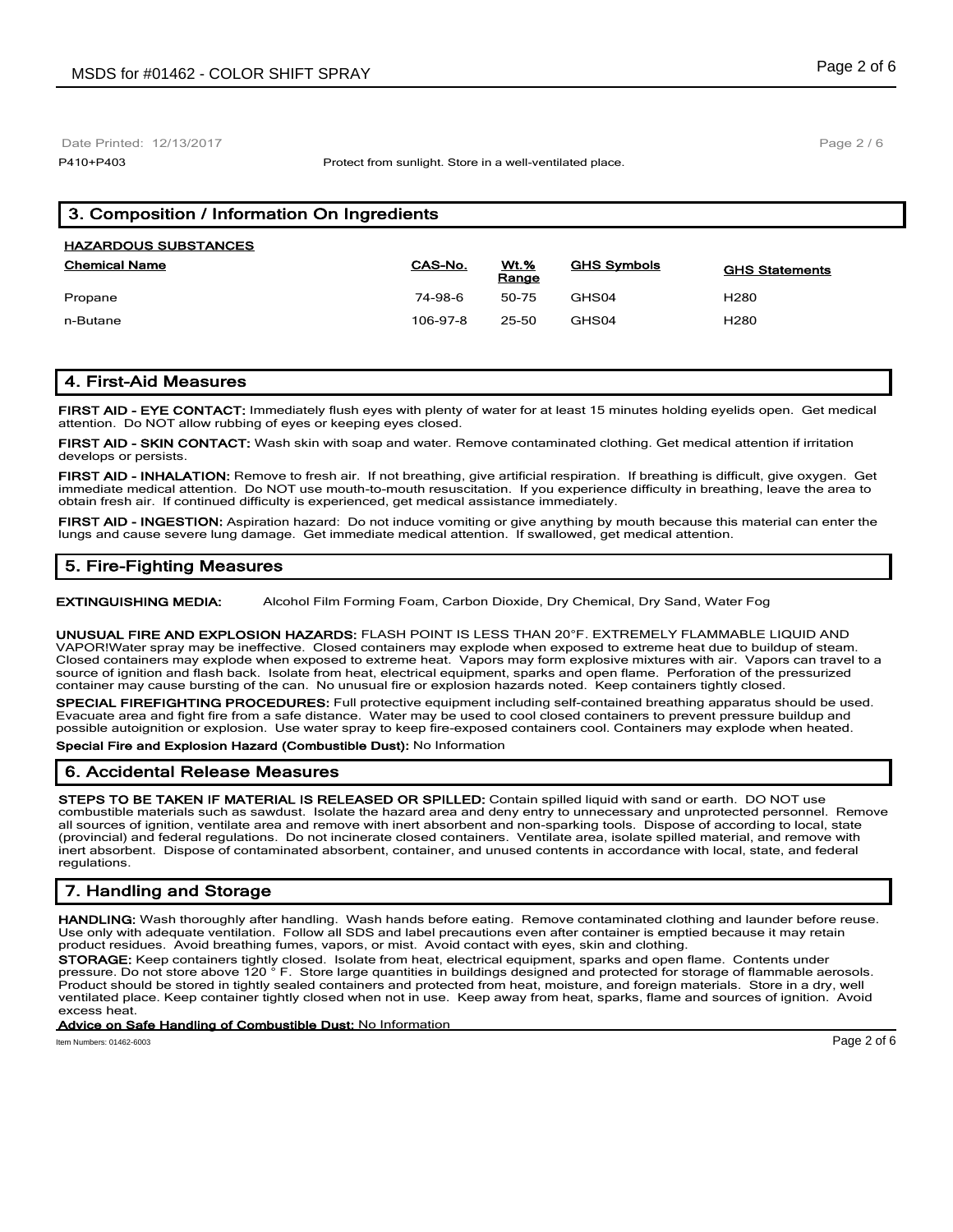| I 8. Exposure Controls / Personal Protection |         |                              |                          |                                  |                     |                                    |  |  |  |
|----------------------------------------------|---------|------------------------------|--------------------------|----------------------------------|---------------------|------------------------------------|--|--|--|
| Chemical Name                                | CAS-No. | Weight %<br><b>Less Than</b> | <b>ACGIH TLV-</b><br>TWA | <b>ACGIH TLV-</b><br><b>STEL</b> | <b>OSHA PEL-TWA</b> | <b>OSHA PEL-</b><br><b>CEILING</b> |  |  |  |
| Propane                                      | 74-98-6 | 70.0                         | N.E                      | N.E.                             | $1000$ ppm          | N.E.                               |  |  |  |

n-Butane 106-97-8 35.0 N.E. 1000 ppm N.E. N.E. N.E.

## **PERSONAL PROTECTION**

**ENGINEERING CONTROLS:** Use explosion-proof ventilation equipment. Provide general dilution of local exhaust ventilation in volume and pattern to keep TLV of hazardous ingredients below acceptable limits. Prevent build-up of vapors by opening all doors and windows to achieve cross-ventilation. Use process enclosures, local exhaust ventilation, or other engineering controls to control airborne levels below recommended exposure limits.

**RESPIRATORY PROTECTION:** A respiratory protection program that meets OSHA 1910.134 and ANSI Z88.2 requirements must be followed whenever workplace conditions warrant a respirator's use. A NIOSH/MSHA approved air purifying respirator with organic vapor cartridge or canister may be permissible under certain circumstances where airborne concentrations are expected to exceed exposure limits.

**SKIN PROTECTION:** Use gloves to prevent prolonged skin contact. Nitrile or Neoprene gloves may afford adequate skin protection. **EYE PROTECTION:** Use safety eyewear designed to protect against splash of liquids.

**OTHER PROTECTIVE EQUIPMENT:** Refer to safety supervisor or industrial hygienist for further guidance regarding types of personal protective equipment and their applications.

**HYGIENIC PRACTICES:** Wash thoroughly with soap and water before eating, drinking or smoking. Remove contaminated clothing immediately and launder before reuse.

**Engineering Measures for Combustible Dust:** No Information

# **9. Physical and Chemical Properties**

| Appearance:                 | Aerosolized Mist           | <b>Physical State:</b>            | Liauid         |
|-----------------------------|----------------------------|-----------------------------------|----------------|
| Odor:                       | Solvent Like               | <b>Odor Threshold:</b>            | N.E.           |
| <b>Relative Density:</b>    | 0.149                      | pH:                               | Not Determined |
| Freeze Point, °C:           | N.D.                       | <b>Viscosity:</b>                 | N.D.           |
| <b>Solubility in Water:</b> | Slight                     | Partition Coefficient. n-octanol/ | N.D.           |
| Decompostion Temp., °C:     | N.D.                       | water:                            |                |
| Boiling Range, °C:          | $-37 - 12$                 | <b>Explosive Limits, vol%:</b>    | $1.8 - 9.5$    |
| Flammability:               | <b>Supports Combustion</b> | Flash Point, °C:                  | -96            |
| <b>Evaporation Rate:</b>    | <b>Faster than Ether</b>   | Auto-ignition Temp., °C:          | N.D.           |
| <b>Vapor Density:</b>       | Heavier than Air           | Vapor Pressure:                   | N.D.           |

(See "Other information" Section for abbreviation legend)

# **10. Stability and Reactivity**

**CONDITIONS TO AVOID:** Avoid temperatures above 120°F (49°C). Avoid all possible sources of ignition.

**INCOMPATIBILITY:** Incompatible with strong oxidizing agents, strong acids and strong alkalies.

**HAZARDOUS DECOMPOSITION:** By open flame, carbon monoxide and carbon dioxide. When heated to decomposition, it emits acrid smoke and irritating fumes. Contains solvents which may form carbon monoxide, carbon dioxide, and formaldehyde.

**HAZARDOUS POLYMERIZATION:** Will not occur under normal conditions.

**STABILITY:** This product is stable under normal storage conditions.

## **11. Toxicological Information**

**EFFECTS OF OVEREXPOSURE - EYE CONTACT:** Causes Serious Eye Irritation

**EFFECTS OF OVEREXPOSURE - SKIN CONTACT:** May cause skin irritation. Allergic reactions are possible.

**EFFECTS OF OVEREXPOSURE - INHALATION:** High gas, vapor, mist or dust concentrations may be harmful if inhaled. High vapor concentrations are irritating to the eyes, nose, throat and lungs. Harmful if inhaled. Avoid breathing fumes, spray, vapors, or mist. Prolonged or excessive inhalation may cause respiratory tract irritation.

**EFFECTS OF OVEREXPOSURE - INGESTION:** Harmful if swallowed.

**EFFECTS OF OVEREXPOSURE - CHRONIC HAZARDS:** May cause central nervous system disorder (e.g., narcosis involving a loss of coordination, weakness, fatigue, mental confusion, and blurred vision) and/or damage. Reports have associated repeated and Item Numbers: 01462-6003 Page 3 of 6

Page 3 / 6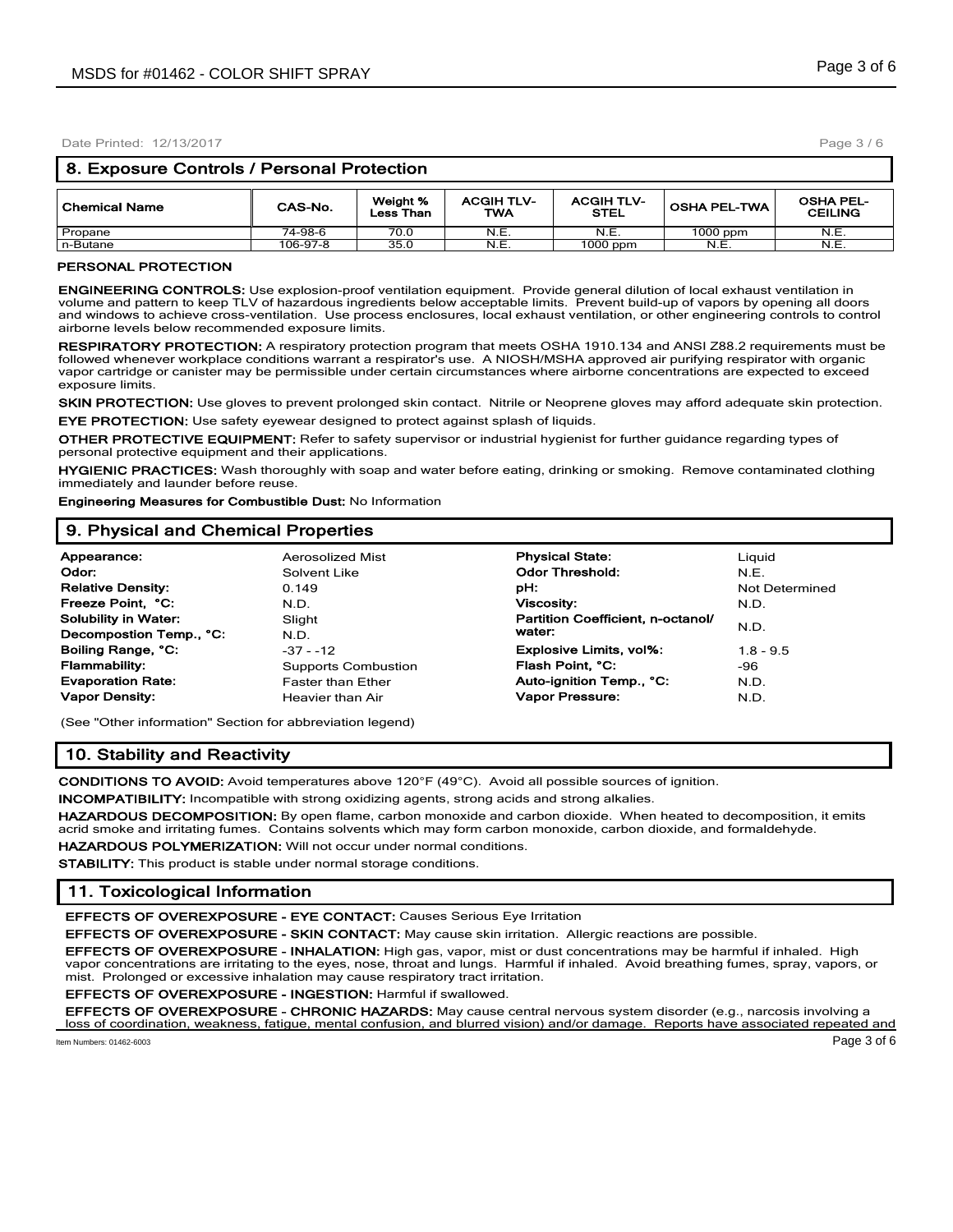Page 4 / 6

prolonged occupational overexposure to solvents with permanent brain and nervous system damage. High concentrations may lead to central nervous system effects (drowsiness, dizziness, nausea, headaches, paralysis, and blurred vision) and/or damage. **PRIMARY ROUTE(S) OF ENTRY:** Eye Contact, Ingestion, Inhalation, Skin Absorption, Skin Contact

## **ACUTE TOXICITY VALUES**

| The acute effects of this product have not been tested. Data on individual components are tabulated below: |                      |           |                    |              |
|------------------------------------------------------------------------------------------------------------|----------------------|-----------|--------------------|--------------|
| CAS-No.                                                                                                    | <b>Chemical Name</b> | Oral LD50 | <b>Dermal LD50</b> | Vapor LC50   |
| 74-98-6                                                                                                    | Propane              | N.E.      | N.E.               | 658 ma/L Rat |
| 106-97-8                                                                                                   | n-Butane             | N.E.      | N.E.               | 658 mg/L Rat |
|                                                                                                            |                      |           |                    |              |

N.E. - Not Established

## **12. Ecological Information**

**ECOLOGICAL INFORMATION:** Product is a mixture of listed components.

## **13. Disposal Information**

**DISPOSAL INFORMATION:** No Information

## **14. Transport Information**

|                              | Domestic (USDOT)                               | International (IMDG) | Air (IATA) | <b>TDG (Canada)</b>                            |
|------------------------------|------------------------------------------------|----------------------|------------|------------------------------------------------|
| <b>UN Number:</b>            | N.A.                                           | 1950                 | 1950       | N.A.                                           |
| <b>Proper Shipping Name:</b> | Paint Products in<br><b>Limited Quantities</b> | Aerosols             | Aerosols   | Paint Products in<br><b>Limited Quantities</b> |
| <b>Hazard Class:</b>         | N.A.                                           | 2.1                  | 2.1        | N.A.                                           |
| <b>Packing Group:</b>        | N.A.                                           | N.A.                 | N.A.       | N.A.                                           |
| <b>Limited Quantity:</b>     | Yes                                            | Yes                  | Yes        | Yes                                            |

# **15. Regulatory Information**

## **U.S. Federal Regulations:**

## **CERCLA - SARA Hazard Category**

This product has been reviewed according to the EPA 'Hazard Categories' promulgated under Sections 311 and 312 of the Superfund Amendment and Reauthorization Act of 1986 (SARA Title III) and is considered, under applicable definitions, to meet the following categories:

No Information

## **Sara Section 313:**

This product contains the following substances subject to the reporting requirements of Section 313 of Title III of the Superfund Amendment and Reauthorization Act of 1986 and 40 CFR part 372: No Sara 313 components exist in this product.

#### **Toxic Substances Control Act:**

This product contains the following chemical substances subject to the reporting requirements of TSCA 12(b) if exported from the United States:

No TSCA 12(b) components exist in this product.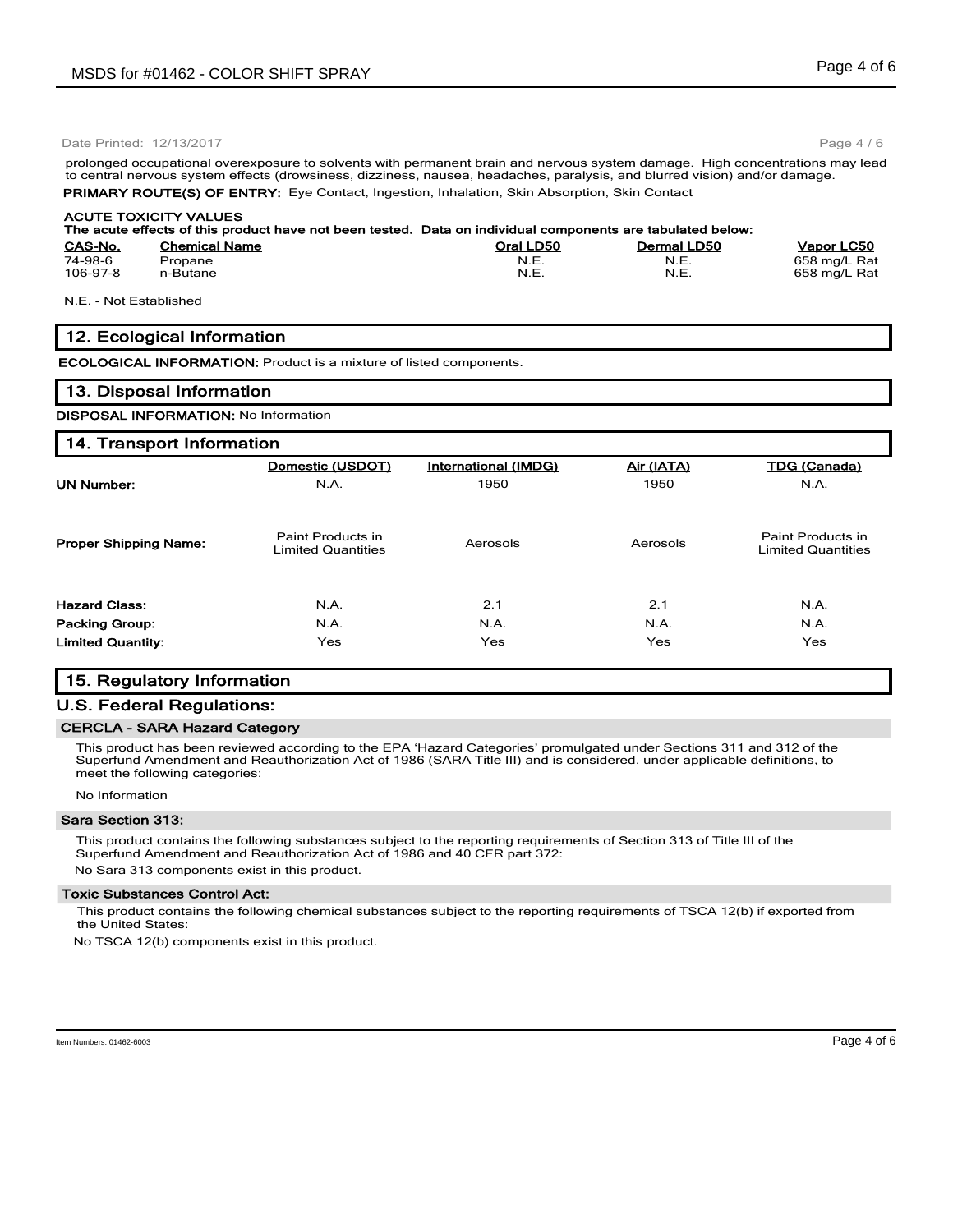| 16. Other Information          |       |                                         |            |                                                                                                                                                               |   |                             |          |  |
|--------------------------------|-------|-----------------------------------------|------------|---------------------------------------------------------------------------------------------------------------------------------------------------------------|---|-----------------------------|----------|--|
| <b>HMIS RATINGS</b><br>Health: | $2^*$ | <b>Flammability:</b>                    | 4          | <b>Physical Hazard:</b>                                                                                                                                       | 0 | <b>Personal Protection:</b> | $\times$ |  |
| <b>NFPA RATINGS</b><br>Health: | 2     | <b>Flammability:</b>                    | 4          | Instability                                                                                                                                                   | 0 |                             |          |  |
|                                |       | <b>VOLATILE ORGANIC COMPOUNDS, g/L:</b> |            | 37                                                                                                                                                            |   |                             |          |  |
| <b>SDS REVISION DATE:</b>      |       |                                         | 12/13/2017 |                                                                                                                                                               |   |                             |          |  |
| <b>REASON FOR REVISION:</b>    |       |                                         |            | <b>Product Composition Changed</b><br>Substance and/or Product Properties Changed in Section(s):<br>02 - Hazard Identification<br>05 - Fire-fighting Measures |   |                             |          |  |

09 - Physical & Chemical Properties

16 - Other Information

Statement(s) Changed

Legend: N.A. - Not Applicable, N.E. - Not Established, N.D. - Not Determined

The manufacturer believes, to the best of its knowledge, information and belief, the information contained herein to be accurate and reliable as of the date of this safety data sheet. However, because the conditions of handling, use, and storage of these materials are beyond our control, we assume no responsibility or liability for personal injury or property damage incurred by the use of these materials. The manufacturer makes no warranty, expressed or implied, regarding the accuracy or reliability of the data or results obtained from their use. All materials may present unknown hazards and should be used with caution. The information and recommendations in this material safety data sheet are offered for the users' consideration and examination. It is the responsibility of the user to determine the final suitability of this information and to comply with all applicable international, federal, state, and local laws and regulations.

Page 5 / 6